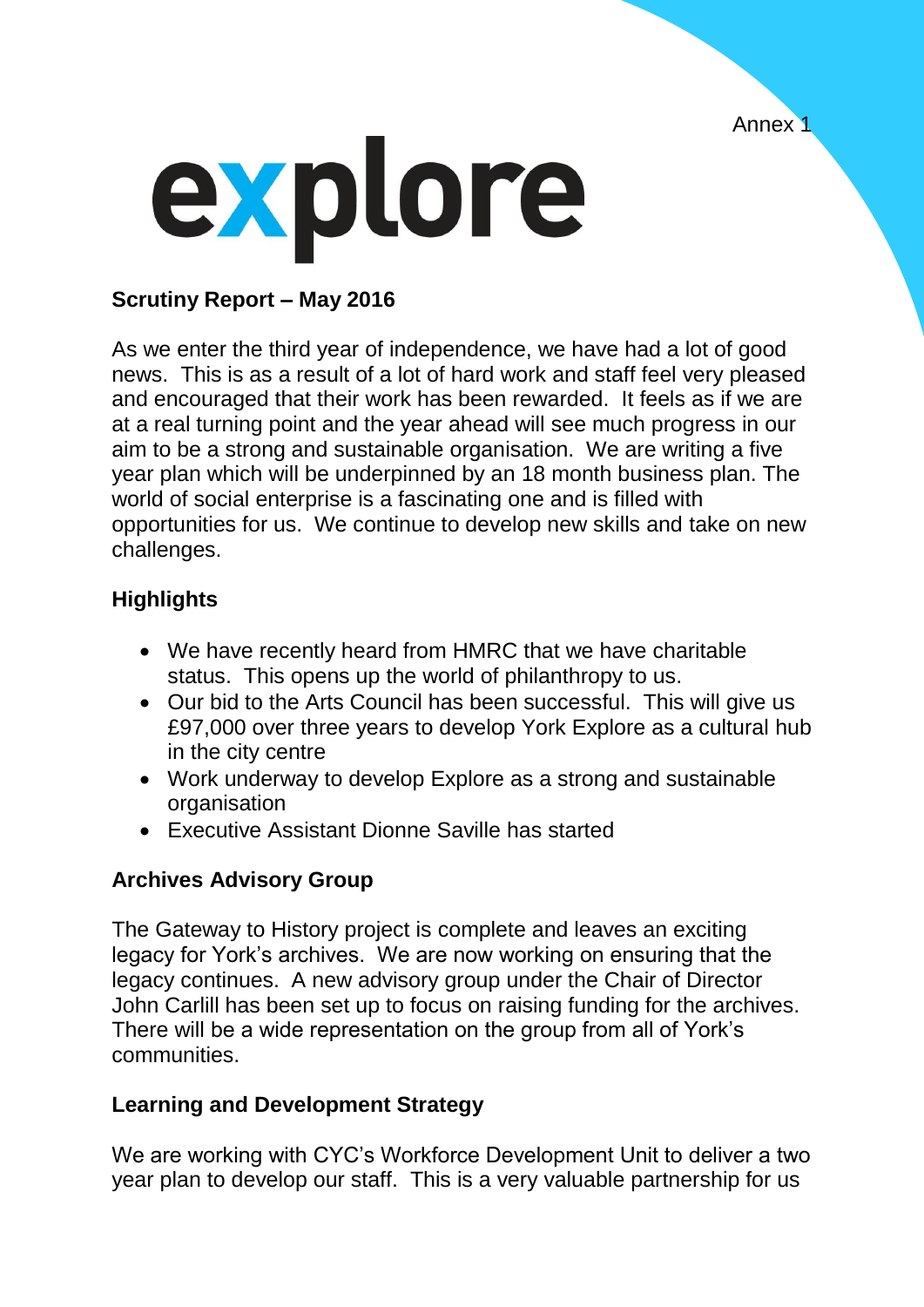and is already producing great results. It is very interesting to be able to measure the difference to staff of working in a mutual.

## **Philanthropy**

Charitable status recognition means that we can progress our plans to raise money through donations. We aim to start with a range of small offers, building to a more focused fundraising strategy over the next 3 years.

# **Arts Council Project**

We have won a bid for £100k to deliver a 3 year programme to:

- Remove barriers and widen participation
- Develop Explore's role as a cultural provider in communities
- Enhance communities' experience of both the arts and libraries
- Support, enhance and enrich libraries' core work
- Unlock creative potential, celebrate the creative diversity of communities
- Develop York Explore as a cultural hub in the heart of the city
- Develop lasting relationships with artists and communities
- Develop new audiences and increase our footfall

We are very excited and keen to get going. First steps are to commission an audience development plan. This is a new thing for libraries and will help us to understand who our potential audiences are, where they are and how to reach them. We will move into commissioning artists to deliver installations and programmes around digital arts. There will be some hacker/maker days encouraging the use of technology such as 3D printers.

Behind all the activity will be a learning and development plan for our staff and volunteers.

### **Partnerships**

We are working a lot with different parts of the council. We sit on the Digital Services Project Board as a key delivery partner. We are ideally and uniquely placed to support people getting online. Increasingly we are seeing a real growth in the need for assisted digital services. This is spending time helping people to complete forms etc online. With the government and council channel shifting to digital by default there is a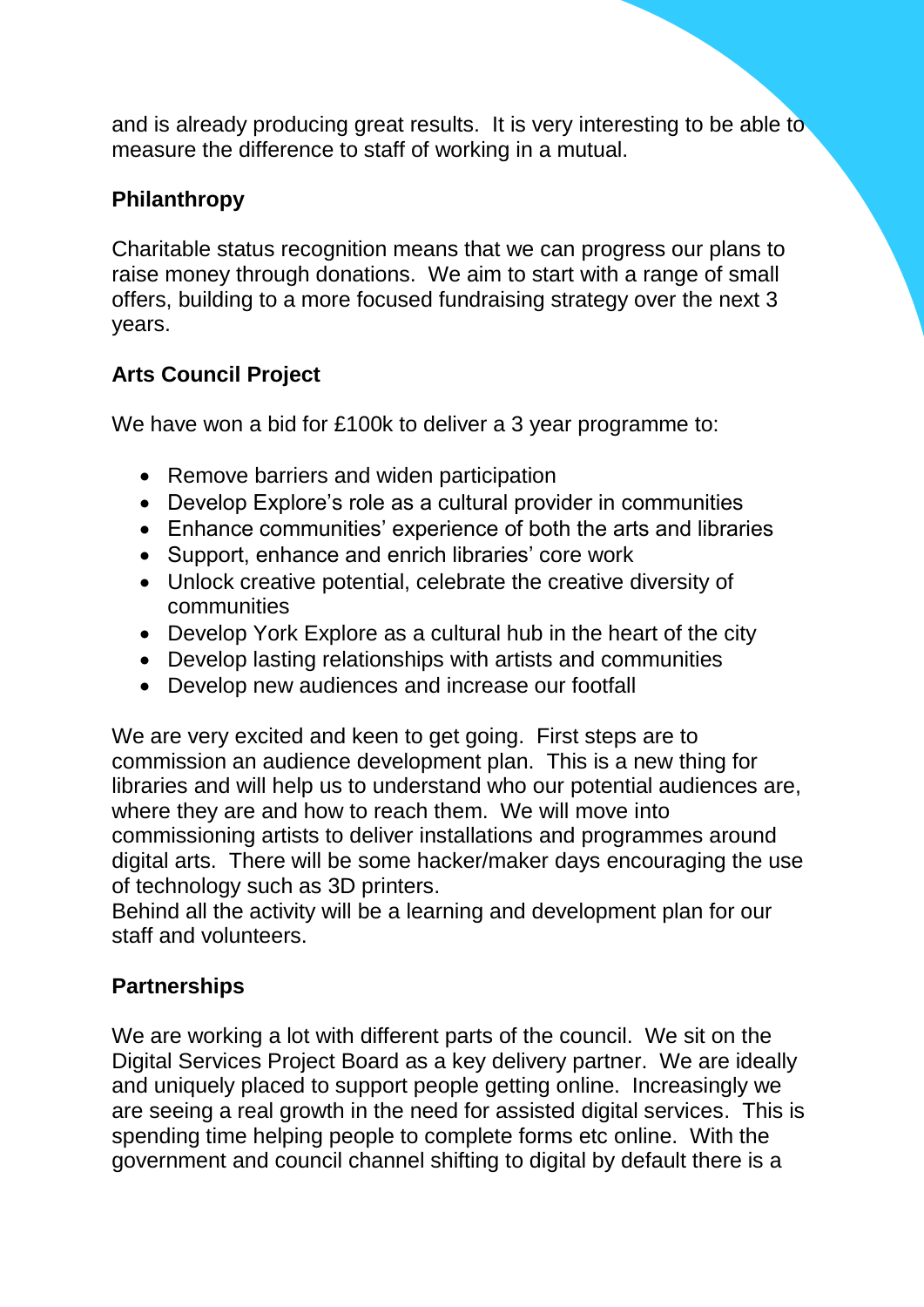real need for this extra help for people who are not online or who need a bit of help. Our staff are trained to help people through the online world and so we can be a real help to the council in persuading people to channel shift.

We also sit on the Building Stronger Communities Board. This complements our work in communities and ensures that we work with the council to provide services for local people.

## **Public Health**

We are in discussion with Public Health and are planning much joint working as the strategy is developed in that area.

#### **Performance**

Active borrowers (borrowing at least one book in a financial year) are up at 21% of York's population. So 1 in 5 of York's people have borrowed a book in the last year, which is a significant number and shows the impact we make in just one area. We joined about 14,000 new library members last year and renewed 22,976 paid Yorkcards. 1.086 were renewed free for adults on means tested benefits.

Our visits have fallen by 4.4% over a two year period 13/14 to 15/16 (last year York was shut for refurbishment so that doesn't make a good comparison). Nationally there was a 3.9% fall in library visits in the single year 13/14 to 14/15. National figures for 15/16 are not yet available, but we can assume from the news that a similar decline will have occurred 14/15 to 15/16. Logically, this would mean that the national decline in the two year periods 13/14 to 15/16 would be around 7 – 8%. So our 4.4% decline is better than the national trend. We have instigated a more rigorous system of monitoring and intervention to improve these figures. There is an improvement in the smaller libraries which is encouraging.

We have worked out targets in a different way for the year ahead, reflecting the fact that larger libraries have more opportunities to improve figures as they open longer and have more staff. So, large libraries have a 25% increase through 10% to small ones at 2%.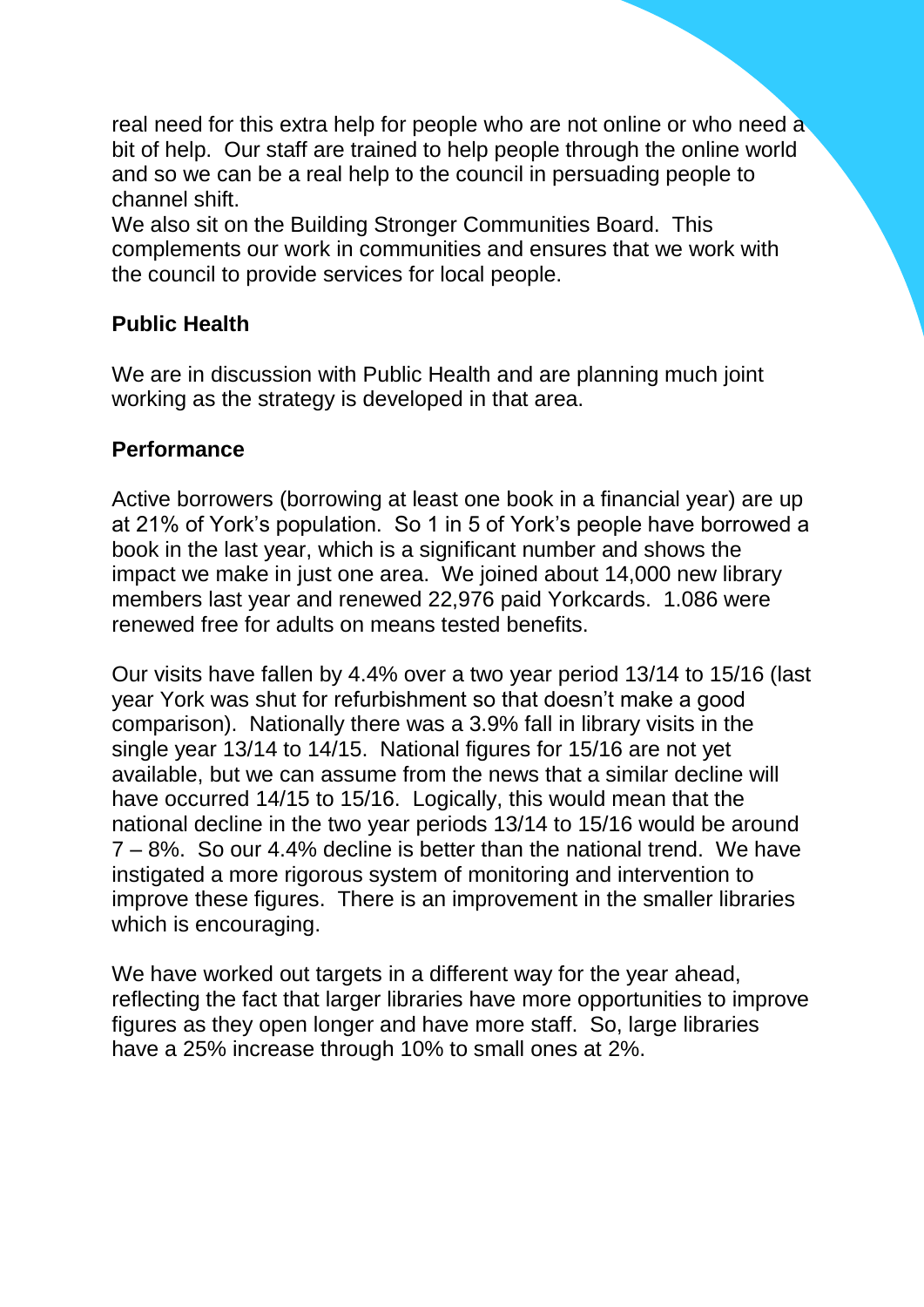### **Asset Projects**

### **Burnholme**

We continue to work closely with the council on this exciting project. Our aim is to have a bigger Explore Centre there to replace Tang Hall Library. With Acomb Explore in the west and this in the east, our provision will be much more balanced.

We are meeting with local groups to begin discussions on what the centre will deliver and begin to build new partnerships.

#### **New Earswick**

We are working with Joseph Rowntree Housing Trust and the Primary School on the provision of our services in New Earswick. We are working to strengthen the partnership and put on Explore activities in the Folk Hall e.g storytimes, local history, digital inclusion, as well as developing services at the school.

#### **Huntington**

We are back in talks with the My Health surgery next door to the library. This project stalled for a while but is now back on track.

#### **Home Library Service**

The Home Library Service was re launched last September in partnership with The Royal Voluntary Service (RVS). We pay them to employ a part time person to work in this area, managing and recruiting volunteers and promoting the service. As a statutory service we have to reach everyone in York and so if people are housebound we take books to them at home. We also visit residential homes and nursing homes to reach their residents. Our volunteers are being trained to deliver help to people getting online and supporting their use of online services. The numbers reached are growing and our range of services offered is wider than simply books. We have a major role to play in ensuring that housebound people are not left behind in the digital world.

#### **Children and Young People**

The Bloodaxe Challenge culminated in the February half term with children completing the challenge invited to meet author David MacPhail. Children had been challenged to read 4 books between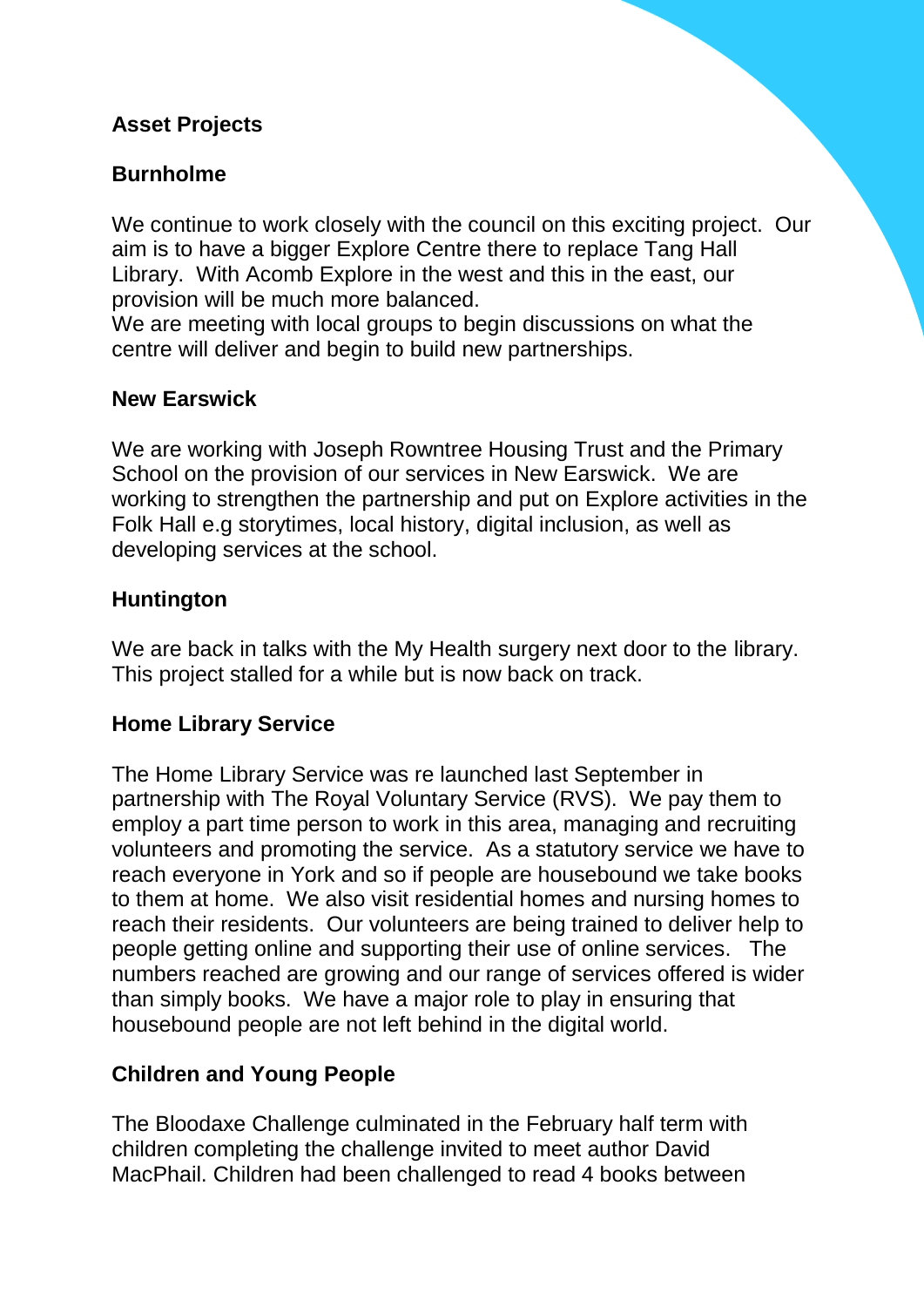October and January with a "History" theme. We run this jointly with Jorvik Viking Centre as part of the Viking Festival's education strand.

As part of LGBT History Month we hosted a talk for teachers, parents, and youth workers on Helping Young people who are LGBT to cope with bullying. We only had a small audience of 12 but those who came found it really helpful. Some library staff were judges on the panel of the recent York LGBT Writing Competition, which was a very successful endeavour. We plan to be involved next year in this really exciting project.

We also hosted the North Yorkshire round of Poetry by Heart, a national competition for young people aged 14 – 16 to recite poetry. It was a wonderful afternoon with some very talented young people. We wish our winner well as they progress to the final.

We will be recruiting young volunteers as part of the Reading Agency's Reading Hack scheme. As well as offering a general role and Duke of Edinburgh opportunities, we have started to trial The Booksorter club, run by young volunteers. This challenges children to read a book from each genre on the Reading Agency's Booksorter on the Summer Reading Challenge web site. For each book they read they get a sticker and a certificate for reading all 12.

We launched Shelf Help, a books on prescription scheme to provide reading on mental health issues for young people, aged  $13 - 18$  on  $19<sup>th</sup>$ April. We have collections in the 8 libraries nearest to our secondary schools. Information has gone out to pastoral leads in the area and other youth providers. Shelf Help is a national offer provided by The Reading Agency.

We have added new toys to the Toy Library and use continues to grow. We held a launch in February for the new toys that attracted about 40 children, many new users to come and see what the toy library is all about.

We continue to deliver the Bookstart scheme to the children of York on behalf of Book trust. This sees us deliver an envelope containing a free book and reading information to all children at 12 months, 3 years and 5 years.

We are trialling Bear's Reading Adventure for Bookstart. This involves giving a story/sticker book to under 5s. They then receive a sticker for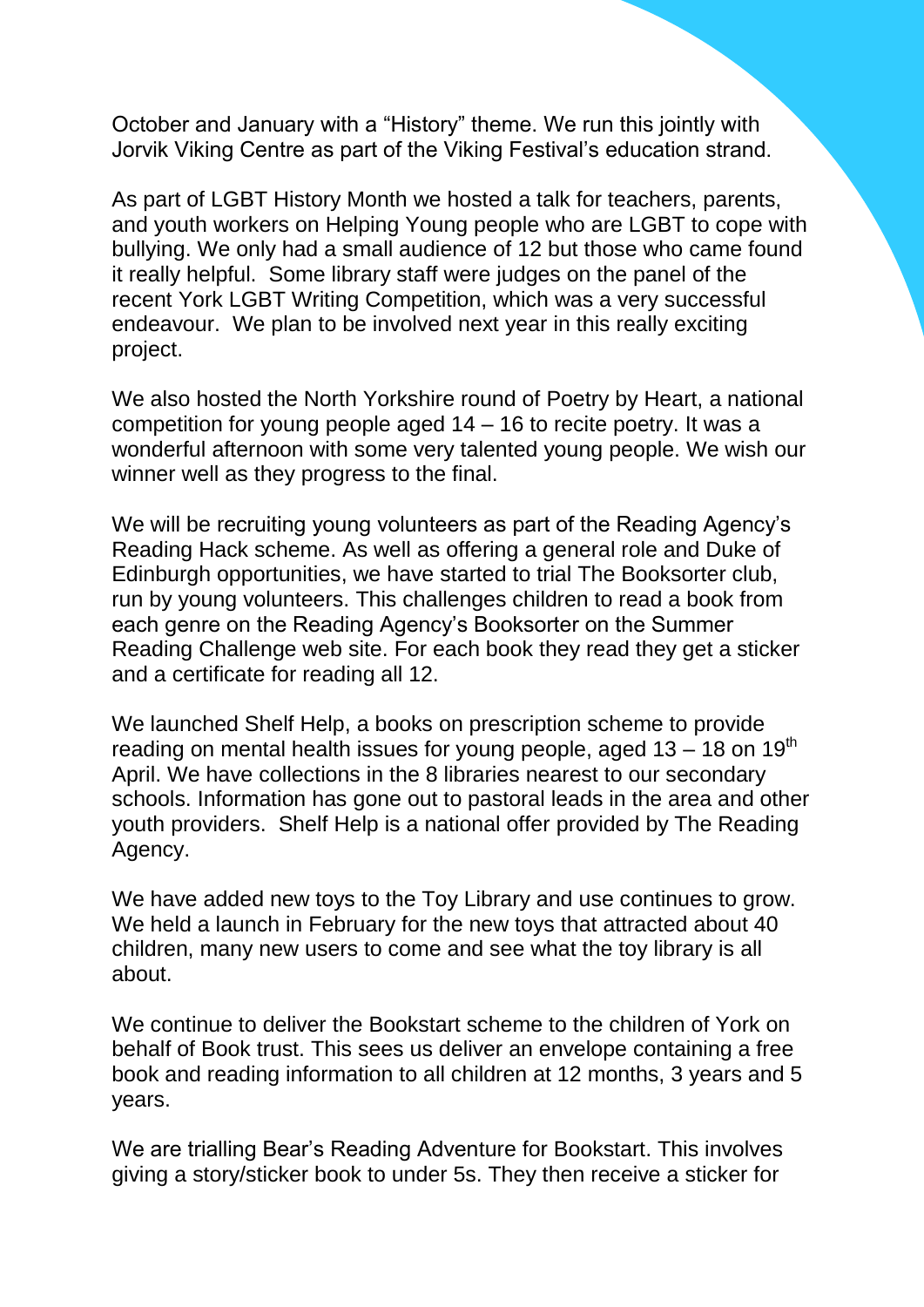their book over a number of visits to the library for such activities as borrowing books and attending story times.

Our Arts Council funded under 5s sessions "Jump Inside a Story" are doing well at York Explore. The sessions are facilitated by Mud Pie Arts and this is the second year of a three year programme. Each session is based on a well known book or story and children take part in activities linked to this. Year 1 was run at Acomb Explore, Year 2 is at York Explore and Year 3 will start in September 2016 and will take place at Tang Hall Explore. The aim is to give fresh ideas for delivering under 5 sessions to staff and leave them able to use those new techniques when the scheme moves on. Acomb currently use these techniques monthly. Each school holiday Mud Pie Arts also run an activity for a slightly older audience. In February we had the story Of The fish in the Forest which 22 children attended and Easter holidays saw 4 sessions of The Great Roald Dahl Hunt, with 5 actors leading the children round the library hunting for characters that had escaped from Roald Dahl's books.

Contacts with The Festival of Ideas team at The University of York has lead to some extra activities in June including:

- Zombies in York which will see University of York scientists dissect a captured zombie and study the infectious agent causing the outbreak. Children will be asked to help save the day as they examine the zombie's blood, play with its brains and more, in an interactive, hands-on workshop, aimed at children aged 8-12 (but fun for adults too!)
- On a more serious note we are also hosting Fulford School students to lead an EU referendum, with local MPs as speakers.

We continue to be part of the Children's University scheme, where children get stickers from the Children's University for attending our activities, encouraging children to take part in a wide range of cultural activities.

Work on this year's Summer Reading Challenge – The Big Friendly Read is going well. This ties in to the celebrations of Roald Dahl's 100<sup>th</sup> birthday.

- We will be involving 4,250 children in reading 6 books over the summer.
- We are involving schools as usual and launching with York Flash Read on Friday 15<sup>th</sup> July at 11 am. We would love as many people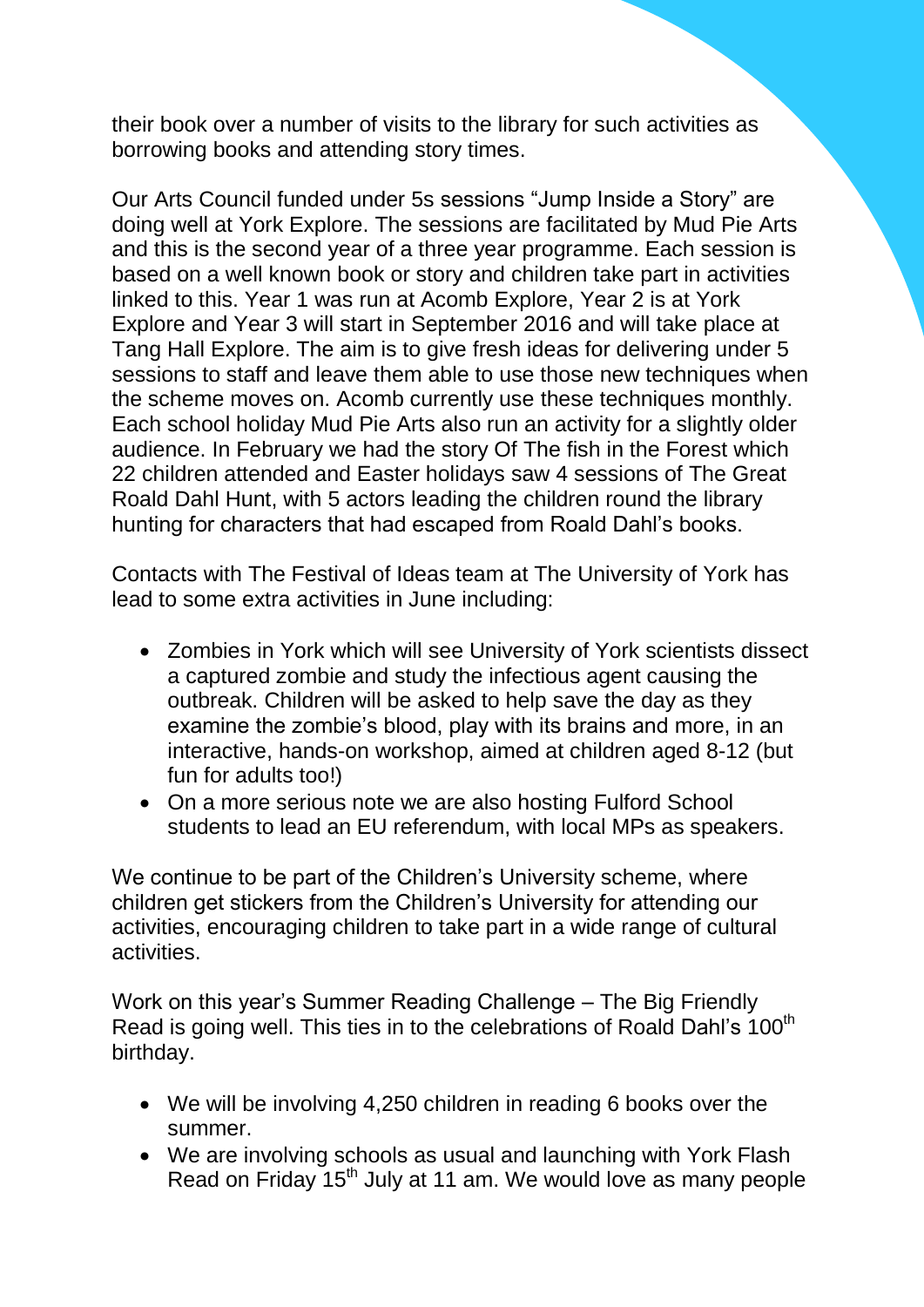as possible to all take part by tweeting themselves reading at 11 am. This can be a preset tweet if necessary. As part of this we are trying a Thunderclap where we get 100 people to agree to tweet. If we succeed Twitter will then send our tweet out widely so that we should get some really good publicity. Please use #yorkflashread when you tweet.

- We are also organising lots of activities tied into Dahl themes of Mischief, Invention and Friendship.
- We will be working with 2 schools in hard to reach areas to see how doing the Reading Challenge affects children's reading over the summer, both in attitudes and reading level.

We are also working with the Theatre Royal, Museum's Trust and York Minster to deliver Arts Award Discover. This is the third year we have done this and our extra aim this year is to get hard to reach children to complete. We will be working with Westfield School in Acomb on this.

### **Digital Skills and Engagement**

**Spring Online 2016 -** This May, Explore will be hosting three special events to help people get the most our of being online. Our experts will help you discover the world of cloud storage – the safest and most convenient way of saving all those important and treasured documents and photographs. We'll also show you everything you need to know about ordering groceries online and getting your shopping delivered to your door with just a few clicks. As well as these hands-on workshops, we'll also be hosting a Digital Day at York Explore during which our team will demonstrate online resources and digital technology as well as answering any questions you might have about computers and the internet.

**Discover Cloud Storage** A hands-on introduction to using virtual storage services such as Dropbox, Google Drive and iCloud. Tang Hall Explore, Tues 10 May, 10am – 11am

**Discover Online Grocery Shopping** A practical introduction to safely and securely ordering your shopping deliveries online. Acomb Explore

**York Explore Digital Day** Drop in for free tasters, demonstrations and advice about a range of online resources and digital technologies.

**TALKTALK Partnership** We are working with TalkTalk in Clifton, Huntington and New Earswick via drop-in sessions and workshops to help people understand the internet and digital technology and assist them with getting connected in their homes.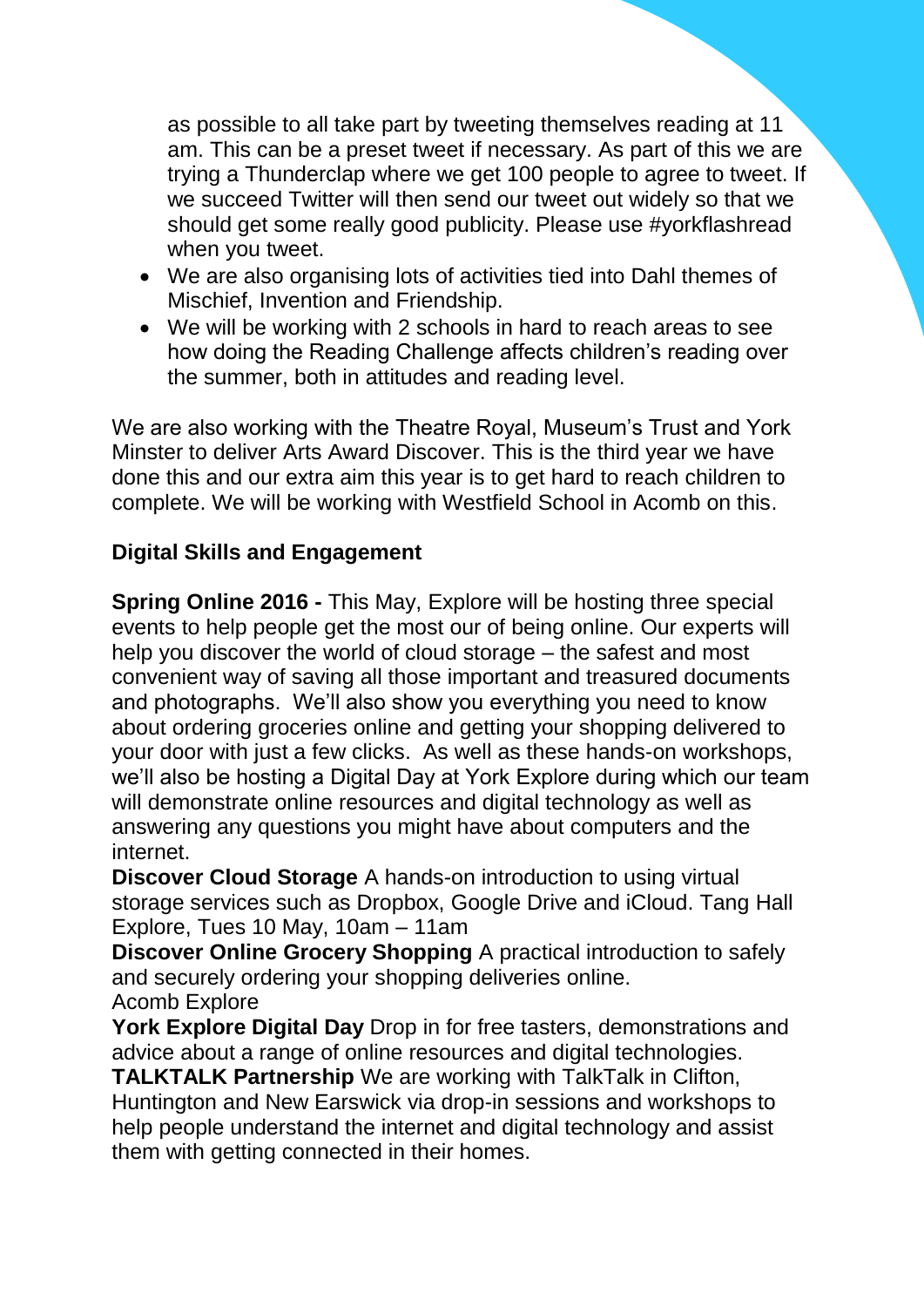**Social Care Innovation** We are supporting families with disabled children as part of the SCI project at CYC. I am meeting with families to help them get to grips with CYC's disability services online, specifically the Short Breaks initiative via York FIS and CYC.

**Coding** From June 18, we'll be hosting weekly Code Clubs at all Explore Centres for children between 9 – 11 years of age in partnership with Code Club UK. Sessions will be jointly run by Explore staff and volunteers. We will be one of the first library services in the country to offer this initiative.

**What is Coding ?** In addition to Code Clubs for kids, we're also running monthly introductory workshops to coding for parents and grandparents at York Explore.

**Windows 10** Our charged introductory workshops to Windows 10 are fully booked until July and working very well.

**Tinder Foundation/UK Online Funding** We have secured £5,000 as part of Tinder Foundation's Future Digital Inclusion network for 2016/17 after exceeding targets for the last year.

**Ancestry Sessions** We are about to launch free Ancestry beginner intros at Dunnington, led by volunteers, and £15 intermediate one-to-one sessions at YO.

**Summer Reading Challenge 2016** There will be a prominent digital strand as part of this year's SRC. I will be running Minecraft sessions, competitions and other digital support throughout at a number of libraries. I'll also be attending the special events, ensuring Flash Read is a success amongst the other various things.

**Big City Read** We will be demonstrating World War 1 digital resources as part of BCR, with emphasis on war poetry and art.

**Home Library** We now have six HLS volunteers trained and providing IT support in people's homes across the city. They have also been trained to promote and support people with the e-library and library online resources. This was achieved via two one hour-long training sessions with the volunteers. More volunteers have signed up and will be trained shortly. Volunteers have been equipped with Hudls provided by Be Independent. We will be evaluating this project with questionnaires and continued work with the volunteers.

#### **New Services**

In December we launched **e-magazines**. The first few months have gone well and we had 500 e-magazine downloads in March. We're finding that this service is something non-users are particularly interested in when staff go out promoting libraries, so it's winning us a new audience.